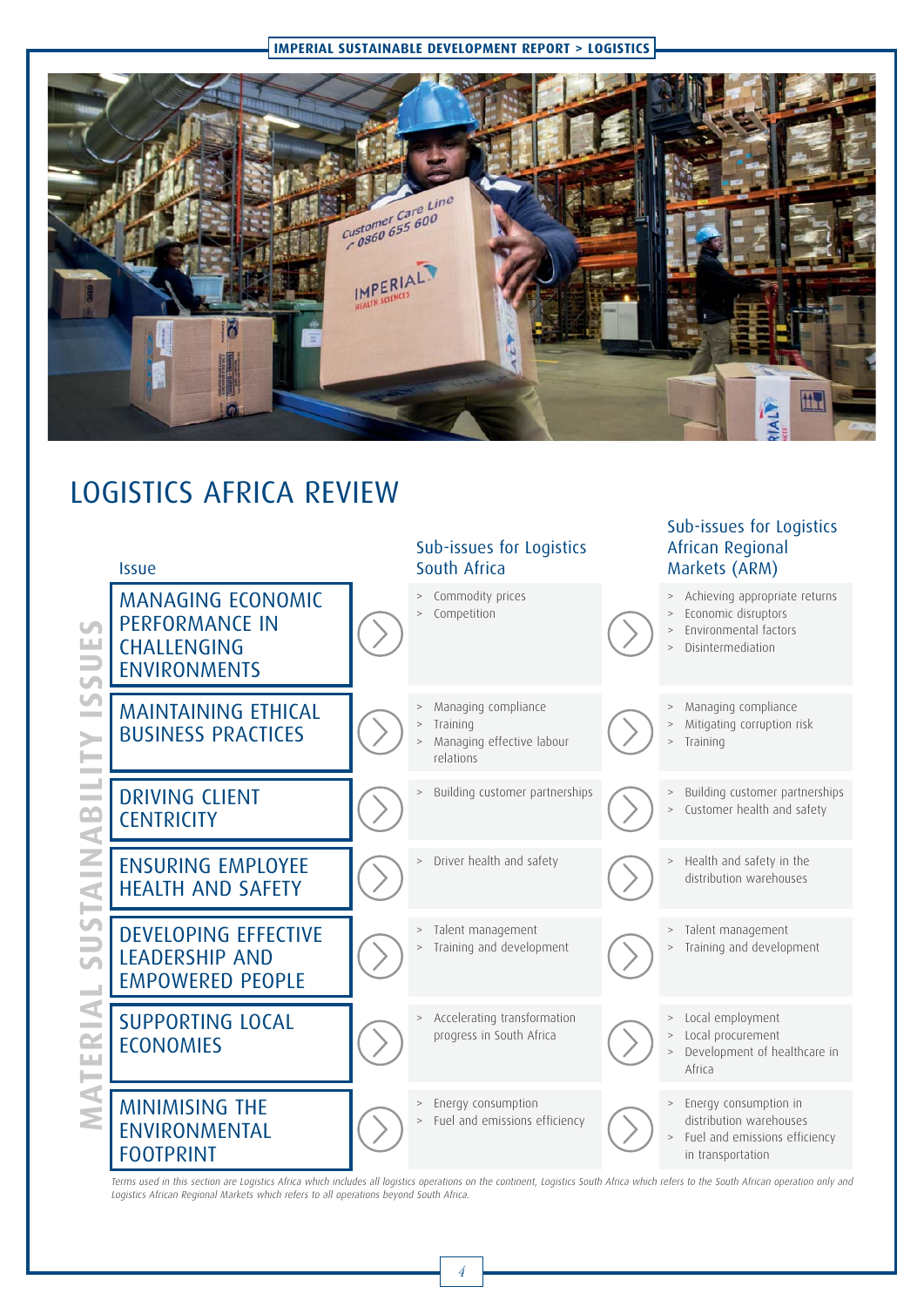## MANAGING ECONOMIC PERFORMANCE IN CHALLENGING ENVIRONMENTS

The decline in exported commodities has resulted in lower road transportation volumes for Logistics South Africa. In addition, the operation has also been impacted by uncertainties in bulk fuel logistics and sluggish economic activity in most sectors which has led to many clients restructuring their businesses to respond to declining consumer demand. As a result, revenue for Logistics South Africa was flat with operating profit declining by 21% year-on-year. Increasing competition from smaller and new entrants in South Africa, is placing pressure on margins and requires that the division offers more services and finds ways to assist its clients to reduce their logistics costs in a sustainable manner.

In the Rest of Africa, the collapse in commodity prices combined with declining capital flows to emerging economies, has resulted in slower

economic growths for some African countries. Currency volatility and unpredictability, with some currencies being overvalued and illiquid, have impacted the ability of local businesses to pay foreign suppliers. In addition, weather conditions have severely impacted sub-Saharan markets resulting in increased food prices as regional crop production decreased. Finally, tough economic climates increase the threat of disintermediation as multinationals look to buy local distributors and manufacture their goods locally. For Logistics Africa Regional Markets (ARM); volume growth, the contribution of its businesses in the pharmaceuticals sector and the inclusion of Imres for a full 12 months have contributed to an operating margin of 6,6% (2015: 6,4%) and operating profit of R780 million, which exceeded that of Logistics South Africa.

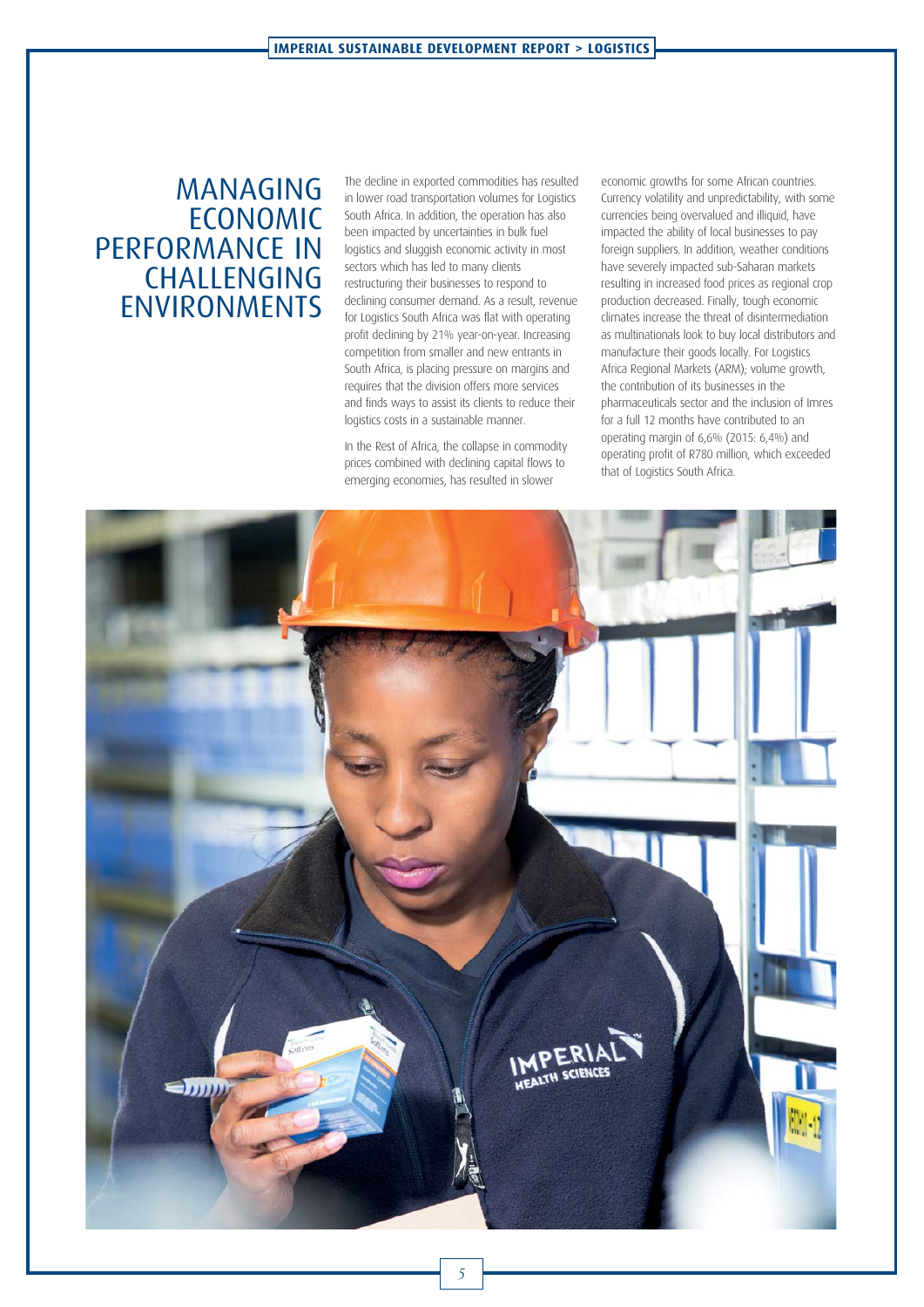# MAINTAINING ETHICAL BUSINESS PRACTICES

#### **APPROACH**

| <b>BOARD COMMITTEES,</b><br><b>CODE OF ETHICS AND</b><br>POLICIES, AND<br><b>COMPLIANCE TRAINING</b>    | Operating ethically, compliance and respecting human rights are key considerations for the<br>division given its partnerships with health ministries, donor organisations and the<br>pharmaceutical industry. In addition, cross-border transportation of goods in Africa is<br>susceptible to corruption, and compliance can in certain instances inhibit the division's ability<br>to compete in terms of price. However, principals are placing more emphasis on anti-<br>corruption and anti-money laundering, and in countries where regulation is underdeveloped<br>the division's adherence to ethical business practices has provided an advantage and<br>increased business volumes.                                    |
|---------------------------------------------------------------------------------------------------------|----------------------------------------------------------------------------------------------------------------------------------------------------------------------------------------------------------------------------------------------------------------------------------------------------------------------------------------------------------------------------------------------------------------------------------------------------------------------------------------------------------------------------------------------------------------------------------------------------------------------------------------------------------------------------------------------------------------------------------|
|                                                                                                         | The responsibility for driving ethics rests with the management teams of individual operating<br>companies. Compliance and ethical concerns are dealt with at operating company board<br>meetings which are attended by representatives of the Logistics Africa executive team. The<br>division operates a zero tolerance policy to non-compliance, and the Imperial code of ethics<br>together with other policies provide a framework that guide expected behaviours.                                                                                                                                                                                                                                                          |
|                                                                                                         | Legal and tax issues are covered by the compliance programme and compliance audits<br>are undertaken regularly across the division. Compliance and policy training is provided<br>to employees and campaigns delivered through various platforms serve to drive<br>ethics awareness.                                                                                                                                                                                                                                                                                                                                                                                                                                             |
|                                                                                                         | Logistics ARM's operating companies are responsible for keeping abreast of regulatory<br>changes in their individual markets of operation. Compliance with regulations across markets<br>is ensured through engagement with in-country regulators, memberships of local chambers of<br>commerce and similar entities and SustainAbility Solutions, a consultant that keeps the<br>division informed of relevant regulatory changes in the United States.                                                                                                                                                                                                                                                                         |
| <b>ADHERENCE TO THE</b><br><b>FOREIGN CORRUPT</b><br><b>PRACTICES ACT AND</b><br><b>WHISTLE-BLOWING</b> | Logistics ARM procures almost exclusively from international principals who comply with<br>either the Foreign Corrupt Practices Act or a similar act. All suppliers to Imperial Health<br>Sciences are required in their contracts to confirm their adherence to the Act. In addition, all<br>executives of Logistics ARM have confirmed that they understand the Act and the related<br>anti-corruption policy.                                                                                                                                                                                                                                                                                                                 |
| <b>HOTLINES</b>                                                                                         | In Logistics ARM, induction training for new employees covers anti-corruption and where<br>relevant, employees attend a programme offered by SustainAbility Solutions on the new rules<br>and regulations pertaining to the United States Agency for International Development (USAID)<br>and the Centre for Disease Control.                                                                                                                                                                                                                                                                                                                                                                                                    |
|                                                                                                         | Whistle-blowing hotlines are in place in all regions in which the division operates.                                                                                                                                                                                                                                                                                                                                                                                                                                                                                                                                                                                                                                             |
| <b>ENGAGEMENT WITH</b><br><b>TRADE UNIONS IN</b><br><b>SOUTH AFRICA</b>                                 | Logistics Africa is a labour intensive business. While union membership beyond South Africa is<br>fairly uncommon, the fragmentation of unions in South Africa and their political involvement<br>can create difficult relationships that not only impact the division directly, but also indirectly<br>through strike action in the industries within which its clients operate.                                                                                                                                                                                                                                                                                                                                                |
|                                                                                                         | Logistics South Africa continuously works at building union relationships with executive and<br>senior managers serving in strategically relevant positions on industry bodies. The chief<br>executive officer of Logistics South Africa acts as chairman of the Road Freight Association and<br>the human resources executive acts as chairman of the National Bargaining Council for the<br>Road Freight and Logistics Industry (NBCRFLI). Three representatives from Logistics South Africa<br>participate in the Road Freight Association's labour relations committee, which is the largest<br>employer party at the NBCRFLI. Employer parties and unions work together to direct the affairs<br>of the bargaining council. |

#### Performance

Across the division compliance risk is being dealt with through tools that provide better visibility on regulatory requirements and the strengthening of in-country compliance capability. During the year, compliance reviews in Mozambique, Namibia, Nigeria and Zambia were completed with no significant issues identified.

There were no instances of material non-compliance with legislation during the year for Logistics Africa.

During the year, whistle-blowing hotline awareness was undertaken in Botswana, Namibia, Nigeria and Mozambique to reinforce the understanding that reporting unethical behavior using the hotlines is anonymous.

Wage negotiations were successfully concluded for employees in Logistics South Africa with a three-year wage agreement in place from March 2016. This is the second successive three-year wage agreement.

 More information on our grievance mechanisms including whistle-blowing hotlines can be found on page 4 of the approach to sustainable development section.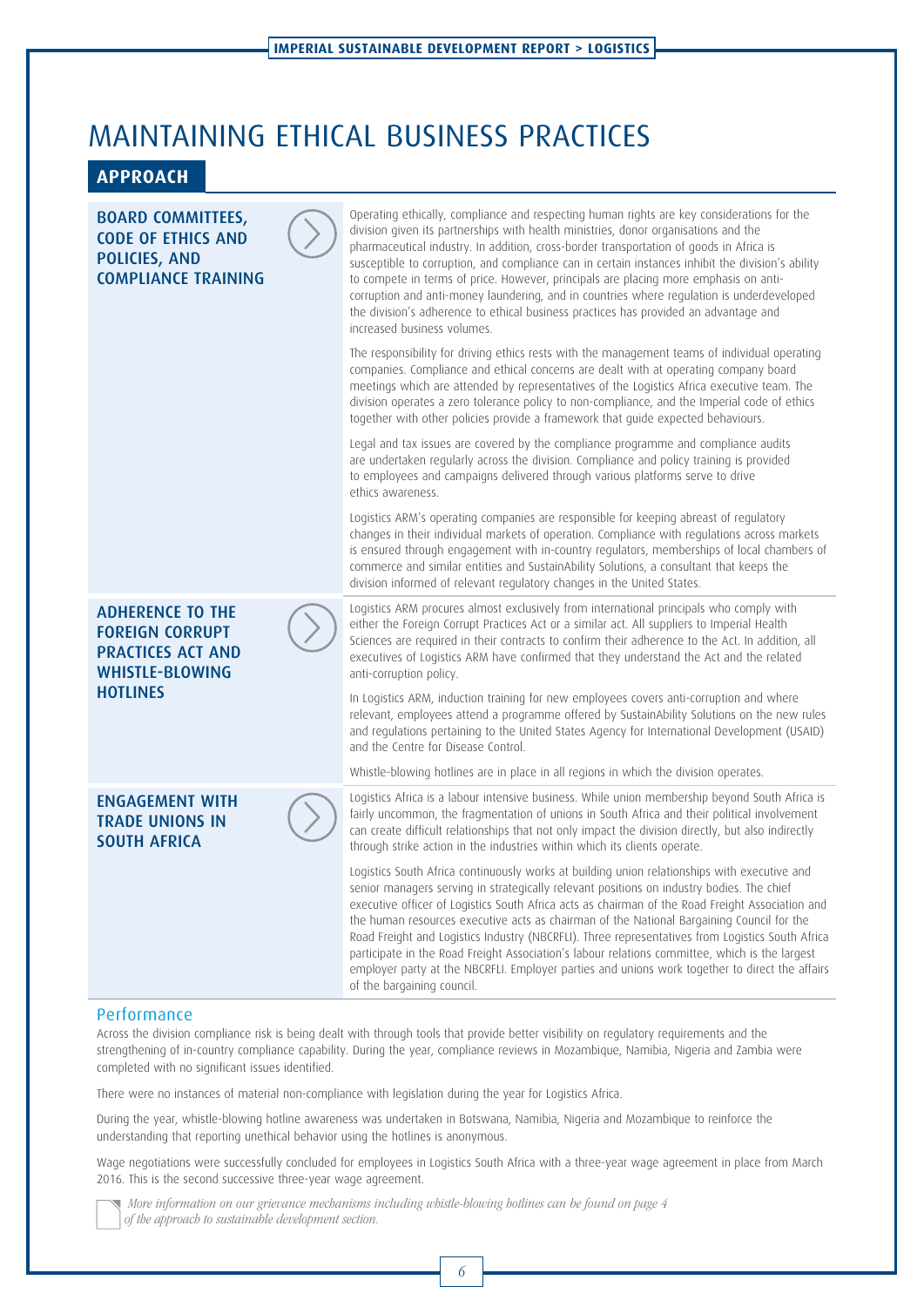# DRIVING CLIENT CENTRICITY **APPROACH**

#### **IMPERIAL LOGISTICS C3** (CUSTOMER, CARE AND **CHAMPION) PROGRAMME**  $(11C<sup>3</sup> PROGRAMME)$ (ILC3 PROGRAMME)

Logistics Africa is placing renewed attention on client centricity. To retain clients requires engagement on the challenges they face and the reinforcement that Logistics Africa operates in a dynamic and efficient manner to ensure that its clients remain competitive. Client-facing employees are therefore critical in developing this deep understanding and appreciation of clients, and play a key role in building partnerships.

Our strategy to build client relationships rests on four objectives

|                                             | Deliver the best<br>logistics execution                                                                                                                                                                                                                                                                                                                                                                                                                                                           | Expand client<br>engagement across<br>the value chain                                                                                                                                                                                                                                                                                                                                                                                                                                                                                                                                                                                                        | Elevate client<br>relationships to<br>truly improve<br>competitiveness | Leverage our<br>capabilities across<br>the business to<br>benefit clients |  |
|---------------------------------------------|---------------------------------------------------------------------------------------------------------------------------------------------------------------------------------------------------------------------------------------------------------------------------------------------------------------------------------------------------------------------------------------------------------------------------------------------------------------------------------------------------|--------------------------------------------------------------------------------------------------------------------------------------------------------------------------------------------------------------------------------------------------------------------------------------------------------------------------------------------------------------------------------------------------------------------------------------------------------------------------------------------------------------------------------------------------------------------------------------------------------------------------------------------------------------|------------------------------------------------------------------------|---------------------------------------------------------------------------|--|
|                                             | The ILC <sup>3</sup> programme is designed to translate this strategy into workable and measurable<br>practices. It facilitates learning through the sharing of experiences, drives innovation and<br>recognises employees that have elevated client relationships to drive competitiveness.<br>Entries to the programme are voluntary and open to all client-facing employees.<br>Participants are rated on four measures covering client, management, improvement and<br>learning perspectives. |                                                                                                                                                                                                                                                                                                                                                                                                                                                                                                                                                                                                                                                              |                                                                        |                                                                           |  |
| <b>CUSTOMER</b><br><b>FEEDBACK SESSIONS</b> |                                                                                                                                                                                                                                                                                                                                                                                                                                                                                                   | Customer feedback is obtained through a combination of direct engagement and surveys.<br>All strategic clients are serviced through formal client relationship structures, with strategic<br>meetings held quarterly between the division's and the client's senior management. At an<br>operating company level, managing directors and key account managers proactively<br>engage with clients on operational and tactical opportunities.                                                                                                                                                                                                                  |                                                                        |                                                                           |  |
|                                             |                                                                                                                                                                                                                                                                                                                                                                                                                                                                                                   | Qualitative research is undertaken with strategic clients at group, divisional and company<br>level. The most recent undertaking was designed to determine brand perceptions and<br>understanding of Logistics Africa's service offering. Key issues raised included cost, service<br>delivery and differentiators such as continuous improvement. Insights gained from these<br>research exercises are used to address operational concerns and build a more robust client<br>engagement strategy. Research is largely conducted telephonically however clients have<br>the option to request face-to-face interviews. Questionnaires are designed together |                                                                        |                                                                           |  |

**CONTROL PROCESSES TO ENSURE CUSTOMER HEALTH AND SAFFTY** 

Logistics Africa distributes several consumer goods including food, and over-the-counter medical products, which requires that it manages the risks associated with the distribution of these goods. Goods are only procured directly from principals and the division is contractually bound to inform principals of any potential risks to customer health and safety. All goods are barcoded to enable traceability.

with the leadership team and the exercises are repeated within 12 to 18 months to

Control processes at Imperial Health Sciences ensure that medicines entering African countries through its channels are genuine. It also assists companies to serialise their products, so that from the point of production to the point of usage, there is a chip, barcode or traceability measure to verify that the product is not counterfeit. Imperial Health Sciences is ISO 9001: 2008 certified ensuring the safe receipt, storage and distribution of pharmaceuticals.

#### Performance

In South Africa, the division has maintained its lead market position, with a client retention rate of around 88%.

determine progress.

A total of 83 entries from employees were reviewed in the ILC<sup>3</sup> programme, with the majority originating out of the consumer, and industrial transport and warehousing areas. Of this, a total of 14 entries originated out of Logistics ARM.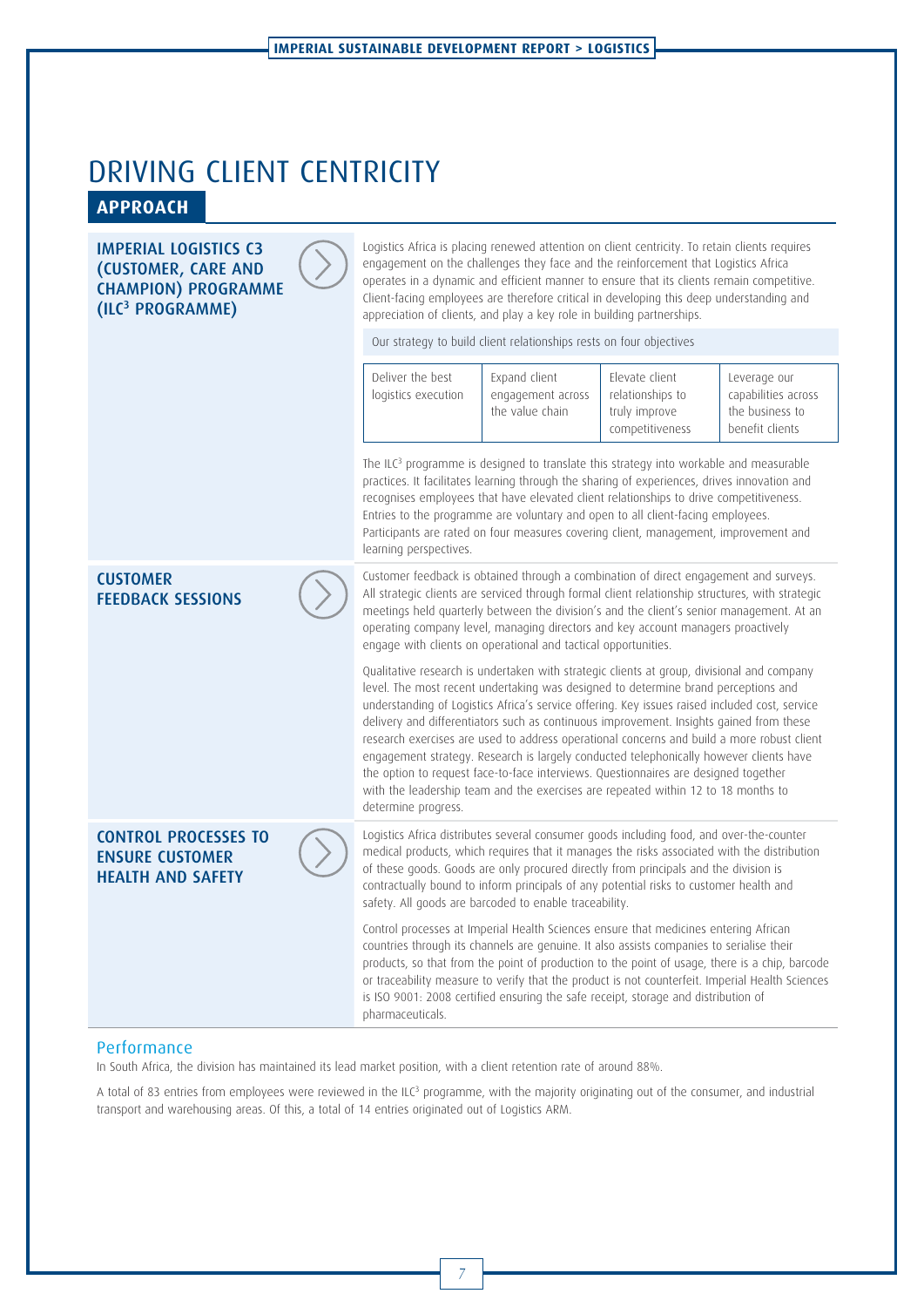# ENSURING THE HEALTH AND SAFETY OF EMPLOYEES

#### **APPROACH**

#### **OCCUPATIONAL HEALTH** AND SAFETY (OHS) COMMITTEES, AND HEALTH AND SAFETY **INITIATIVES**

#### South Africa

As most transport in South Africa takes place by road, driver safety is a key priority for Logistics South Africa. To reinforce a strong safety culture, the Logistics Africa Safety Rules are attached to vehicle sun-visors and key rings. The division manages driver behaviour through advanced vehicle tracking and monitoring systems on its trucks. The monitoring systems score driving behaviour and ensure that drivers apply the optimal driving techniques taught to them as part of the division's driver training. Other safety measures include breathalyser tests and speed control mechanisms in vehicles, and regular mandatory maintenance of vehicles. The division ensures that its drivers have valid professional driving permits and undergo regular health examinations.

Logistics South Africa participates in the Trucking Wellness programme, an initiative of the NBCRFLI. This primary healthcare programme operates roadside and mobile wellness centres situated along major South African routes. The centres operate mostly at night, which is the most convenient and accessible time for long-distance truck drivers. They are staffed by registered nurses and counsellors, and provide medical and other support to drivers, their partners and commercial sex workers. NBCRFLI's Wellness Fund Health Plan is available to all its members and contributions are made through the wage bill. The fund entitles members and up to two eligible spouses to certain medical benefits, and drivers testing positive for HIV are immediately referred into the fund's HIV treatment programme.

Only 20% of Logistics ARM's revenue is derived from transportation, of which the majority is outsourced to service providers, therefore driver safety is not under Logistics ARM's direct control.

For Imperial Health Sciences Africa, the warehousing and distribution of pharmaceuticals can potentially impact the health and safety of employees. The business is subject to various OHS legislative requirements depending on countries of operation. A network of OHS committees is in place at operational level across all country operations and are responsible for OHS management with executive oversight at head office level. Where necessary Imperial Health Sciences Africa uses external consultants to drive OHS compliance and best practice.

In the absence of relevant local legislation, Logistics Africa applies best practice compliance in areas such as environmental protection, and vehicle quality and safety across all its markets. The division works with around 600 third parties that undertake services on the division's behalf. Service providers are held to the same quality, and health and safety standards as Imperial's drivers, and are audited to ensure their compliance.

**DRIVER TRAINING** In South Africa, most operating companies have training facilities managed by accredited in-house driver trainers. Where this is not the case due to the size of the business, the function is outsourced to training service providers that meet the division's standards.

**ACCIDENT REVIEWS** Audit protocols on driver safety aim to standardise procedures and processes across Logistics Africa, and accidents are independently reviewed to provide better insight into the root causes. On-board cameras also assist with accident analysis, helping drivers understand near misses and what they can do to prevent these.

#### Performance

**ASSESSMENTS** 

**SERVICE PROVIDER** 

A fatigue management policy was developed and rolled out to operating companies based in South Africa during the year. The policy guides the management of risks relating to fatigue, and ensures that regulations relating to working hours and rest periods are complied with. In 2016, driver training minimum standards were implemented supported by a detailed driver training manual. Induction training on the manual will be delivered to trainers and compliance to the training standards will be audited internally on an annual basis.

The Road Transport Management System is an industry-led, voluntary self-regulation scheme that promotes a number of initiatives including the preservation of road infrastructure and improvement in road safety. Some 90% of the division's operating companies selected for Road Transport Management System accreditation, have successfully passed the process.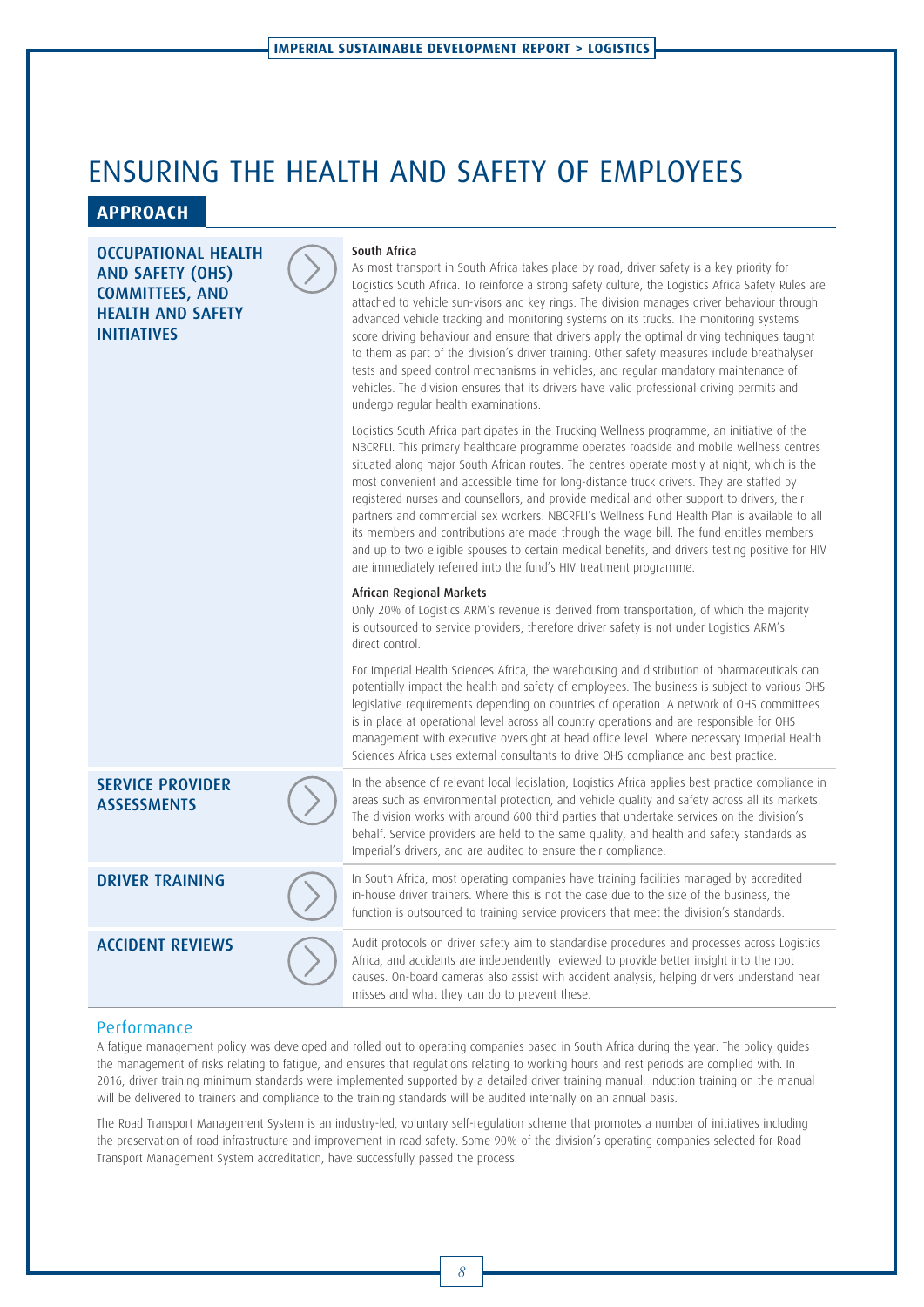Logistics Africa sponsors seven wellness centres under the Trucking Wellness programme in South Africa, four of which are situated at company premises. The division contributes R805 000 a year to the centres.

| <b>ROAD SAFETY</b>             | 2016 | 2015 | 2014 |
|--------------------------------|------|------|------|
| Kilometres travelled (million) | 443  | 473  | 464  |
| Road accidents                 | 1811 | 78   | 106  |
| Road injuries                  | 701  | 28   | 46   |
| Road fatalities                |      |      |      |

<sup>1</sup> Increase is due to more stringent safety reporting criteria introduced during the reporting year.

# DEVELOPING EFFECTIVE LEADERSHIP AND EMPOWERED PEOPLE

#### **APPROACH**

SUCCESSION PLANNING<br>AND TALENT **MANAGEMENT** 

**TRAINING FACILITIES** AND DEVELOPMENT PROGRAMMES



Succession planning and talent management is covered by the group-wide Organisational Effectiveness Framework.

More information on this framework can be found on page 4 of the our people section.

The Imperial Logistics Academy supports the learning and career development needs of the division's employees. It also serves to promote a learning culture and developmental ethos within the division, and supports the division's ability to meet current and future talent requirements. The Academy is supported by a wide network of associate facilitators, assessors, moderators and curriculum designers, and focuses on the four key pillars explained below.

#### **Pillar 1: Continuous professional development**

Continuous development of employees is provided through various short programmes and training delivered face-to-face, online or through distance learning. Investment in new curriculum that meets business needs is ongoing.

#### **Pillar 2: Education**

Formal education is delivered through study assistance schemes, bursary schemes, tertiary education delivered through distance learning, and learnership programmes. Interventions provide National Qualifications (NQF levels 1 to 7) and require one or more years of study.

The tertiary education distance learning programmes are delivered through the Open Learning Group and include:

- > A Bachelor of Business Administration degree in Logistics and Supply Chain Management (NQF7).
- > A diploma in Logistics and Supply Chain Management (NQF6).
- A higher certificate in Logistics Management (NQF5).

Learnership programmes (ranging from NQF level 1 to 5) cover subjects such as generic management, warehousing, road transportation operation, business administration, and transport and logistics.

#### **Pillar 3: Workplace experience programmes**

These interventions are delivered through graduate programmes, learnerships and apprenticeships.

A key priority for the Academy is building a pipeline of graduates to feed into the division's bursary and internship programmes. These structured programmes provide young graduates with the opportunity to gain hands-on experience throughout all areas of the logistics and supply chain management industry. Participants are further supported through mentorship.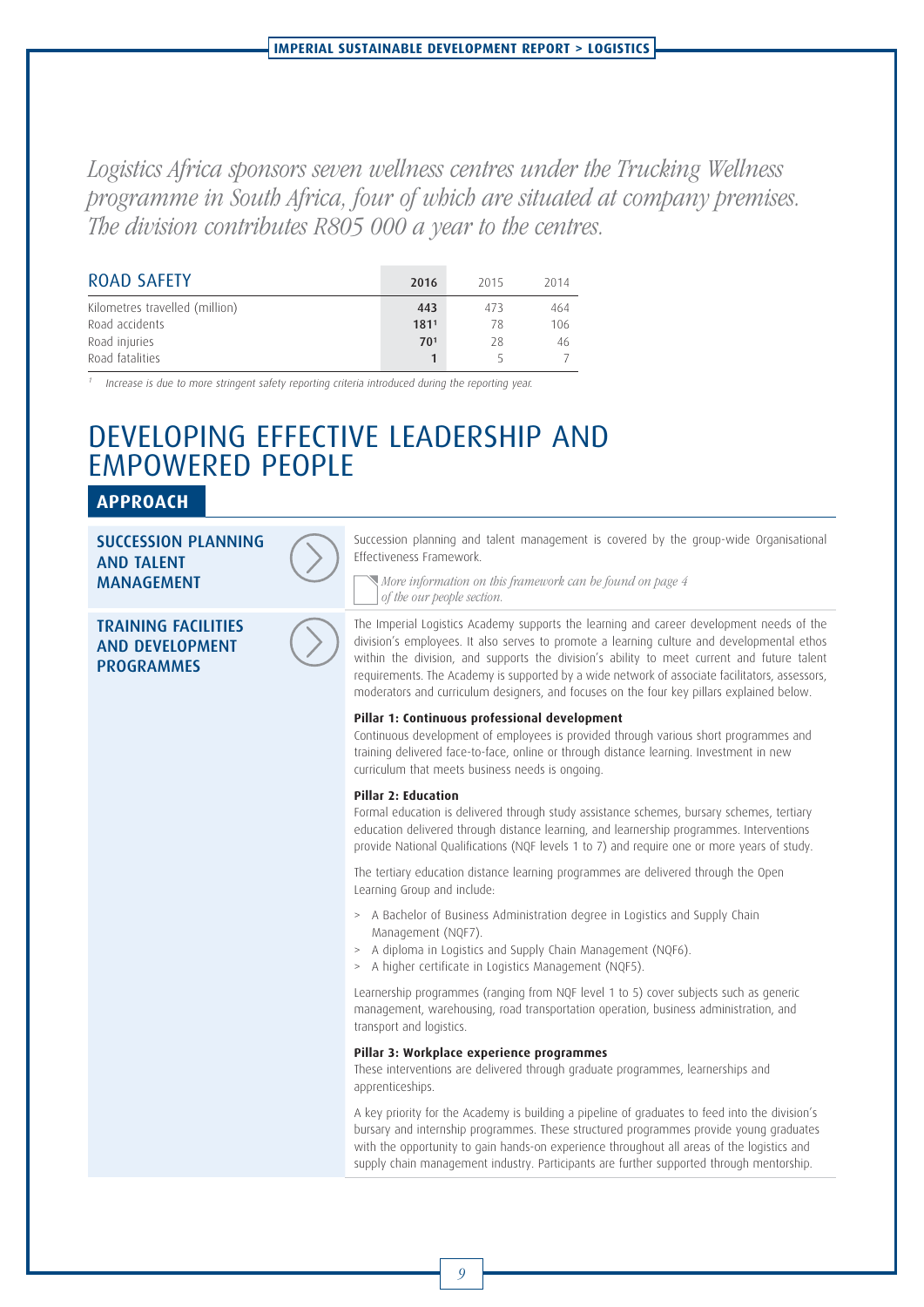#### **APPROACH**

**TRAINING FACILITIES** AND DEVELOPMENT PROGRAMMES **CONTINUED** 

#### **Pillar 4: Skills development**

Skills development compliance through statutory reporting and participation in grant schemes.



The division uses a mix of traditional learning and digital platforms for learning and communication as this provides easy access to learning opportunities, and accelerates the learning process for employees across the division's geographies. Induction training is delivered to new employees through an online platform which is regularly reviewed and updated with new topics.

The Academy has established partnerships with Skills Education Training Authorities (SETAs) in South Africa, local government and education institutions.

# **TRAINING**<br>TARGETS



An annual target is in place to appoint unemployed learners into the organisation either through graduate, internship or learnership programmes. This target is 2,5% of the South African headcount.

#### **Performance**

#### Talent management

Over 200 senior managers within Logistics Africa participated in a comprehensive assessment process during the financial year. This included psychometric and behavioural assessments, comprehensive coaching feedback and talent conversations with line managers. The process will culminate in a personal development plan for each individual.

Strategic talent reviews were also conducted where divisional chief executives presented their strategically critical positions and potential successors. Quarterly reviews have been scheduled to track progress against talent management objectives.

#### Training and development

During 2016, the following new programmes were added to the Academy's continuous professional development offering:

- > Supervisory Development programme,
- with 257 learners enrolled.
- > High Performance Manager programme, with 129 learners enrolled.
- > Industrial Relations Development programme.
- > Selling Skills 101.
- > Driver Trainer toolkit.
- > e-Learning module for merchandisers.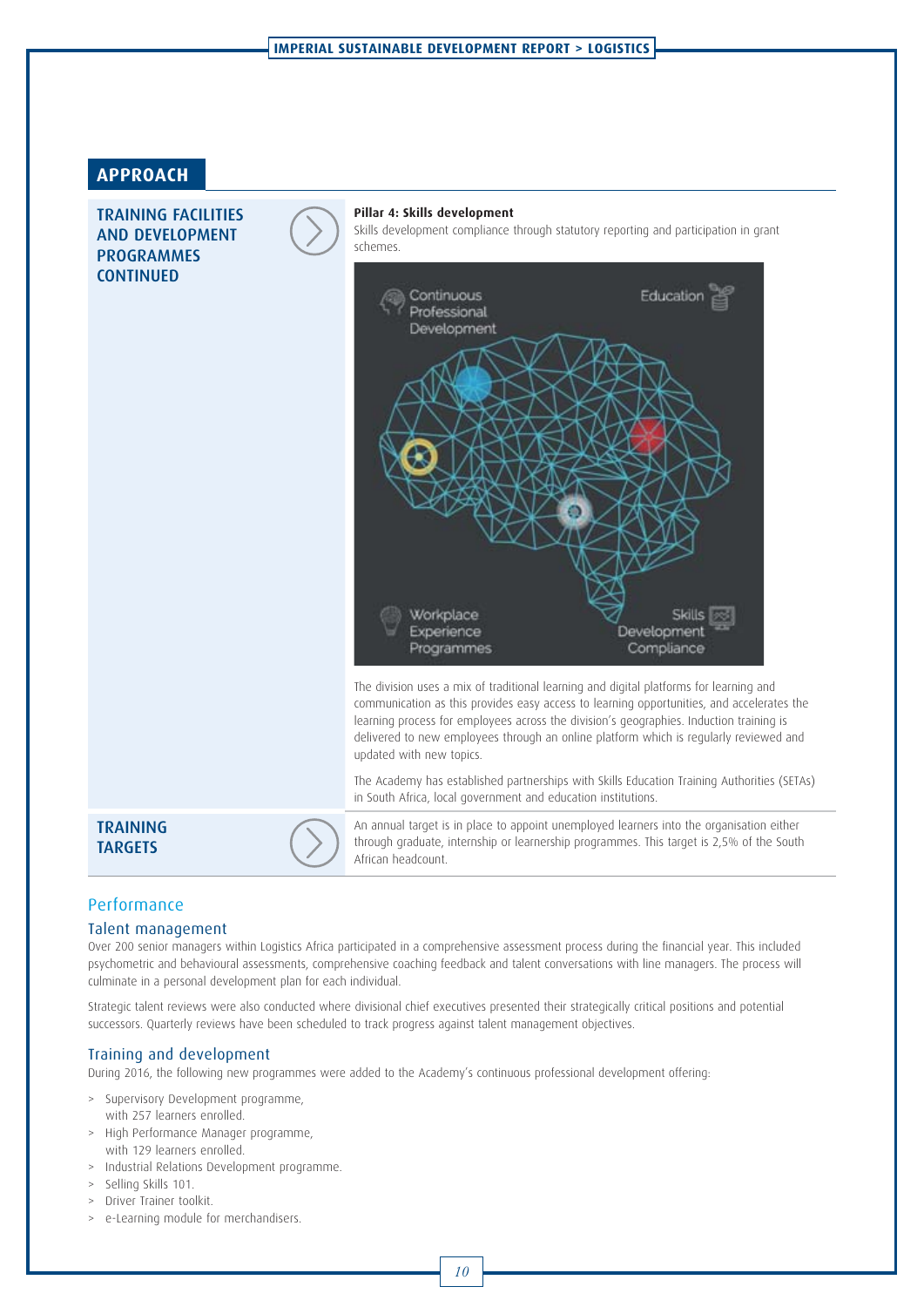# R109 million

DELIVERING 19 HOURS OF TRAINING PER EMPLOYEE (2015: R109 MILLION AND 21 HOURS PER EMPLOYEE). AND 21 HOURS PER EMPLOYEE).



EMPLOYEES WERE REGISTERED FOR<br>TERTIARY OUALIFICATIONS THROUGH THE IMPERIAL LOGISTICS ACADEMY.

# R1,9 million

CHILDREN OF EMPLOYEES WORKING FOR THE DIVISION.

# 589

LEARNERS WERE REGISTERED<br>FOR LEARNERSHIP PROGRAMMES THROUGH THE IMPERIAL LOGISTICS ACADEMY.

# 504

UNEMPLOYED LEARNERS WERE APPOINTED<br>INTO THE ORGANISATION EITHER THROUGH GRADUATE, INTERNSHIP OR LEARNERSHIP PROGRAMMES, MEETING THE TARGET TO APPOINT THE EQUIVALENT OF 2,5% OF THE HEADCOUNT IN SOUTH AFRICA. ALL APPOINTMENTS WERE BLACK LEARNERS. LEARNERS.



# SUPPORTING LOCAL ECONOMIES

Up to 40% of the total delivered cost of medicines in Africa is made up of supply chain, distribution and other non-core costs. As a conduit for healthcare products between manufacturers, distributors and end users, Logistics Africa plays a key role in delivering affordable medicine to African communities through efficient service delivery that lowers costs.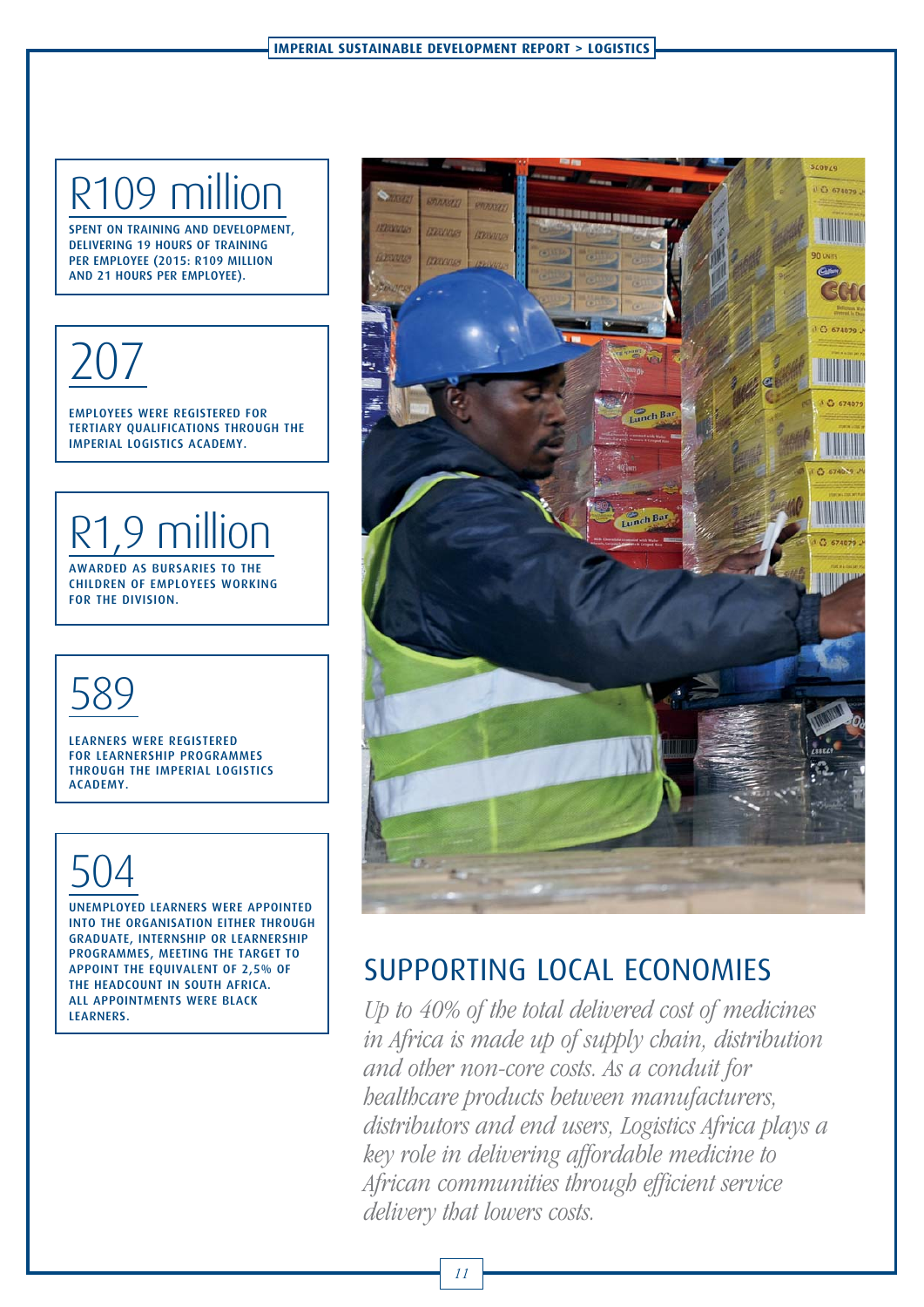### **APPROACH**

| <b>BOARD AND</b><br><b>MANAGEMENT</b><br><b>COMMITTEES, AND</b><br><b>ENTERPRISE</b><br><b>DEVELOPMENT</b><br><b>PROGRAMMES IN</b><br><b>SOUTH AFRICA</b> | Logistics South Africa goes beyond just meeting targets and works to ensure that its black<br>economic empowerment (BEE) policies and implementation plans genuinely make progress<br>towards transforming the operation. Employment equity is reported at operating company<br>management meetings, and where issues arise these are escalated to the executive board<br>member responsible for overseeing employment equity. As per a decision taken by the<br>Logistics Africa executive, operating companies in South Africa are required to spend 2% of<br>their annual payroll on skills development initiatives for black employees.<br>Supplier development initiatives are aimed at assisting selected suppliers with capital funding<br>through interest-free, unsecured loans. The funding aims to assist suppliers within the<br>Logistics South Africa value chain to increase their capacity and capability to meet the<br>commercial procurement demands of the division's operating companies. Shorter payment<br>terms are also facilitated for some smaller suppliers. |
|-----------------------------------------------------------------------------------------------------------------------------------------------------------|------------------------------------------------------------------------------------------------------------------------------------------------------------------------------------------------------------------------------------------------------------------------------------------------------------------------------------------------------------------------------------------------------------------------------------------------------------------------------------------------------------------------------------------------------------------------------------------------------------------------------------------------------------------------------------------------------------------------------------------------------------------------------------------------------------------------------------------------------------------------------------------------------------------------------------------------------------------------------------------------------------------------------------------------------------------------------------------|
| <b>EMPLOYING</b><br><b>LOCALLY</b>                                                                                                                        | Logistics Africa intends to expand into West Africa and East Africa. To take advantage of these<br>opportunities requires a good understanding of the local markets which is facilitated through<br>hiring locally. Key individuals are retained in acquired businesses and the division works to<br>create a pipeline of local talent through its training and development programmes.                                                                                                                                                                                                                                                                                                                                                                                                                                                                                                                                                                                                                                                                                                  |
| <b>PROCURING</b><br><b>LOCALLY</b>                                                                                                                        | In addition to supporting local development, procuring goods and services locally also<br>provides benefits in terms of customs, excise and taxation, as well as decreased exposure to<br>foreign exchange fluctuations. It also assists Logistics ARM to access specific African markets.<br>For Eco Health, 75% and 50% of healthcare products are manufactured locally in Nigeria and<br>Ghana respectively.                                                                                                                                                                                                                                                                                                                                                                                                                                                                                                                                                                                                                                                                          |
|                                                                                                                                                           | In South Africa, preference is given to BEE-compliant suppliers with Imperial Holdings<br>providing guidance to operating companies on supplier development and procuring<br>from small, medium and micro enterprises (SMMEs) that are black-owned and<br>black women-owned.                                                                                                                                                                                                                                                                                                                                                                                                                                                                                                                                                                                                                                                                                                                                                                                                             |
| <b>IMPERIAL HEALTH</b><br><b>SCIENCES SUPPLY CHAIN</b><br><b>ACADEMY</b>                                                                                  | Poor pharmaceutical warehouse management, including cold chain management, can result<br>in medicinal product and vaccine decay, and subsequent loss of product. The Imperial Health<br>Sciences Supply Chain Academy provides programmes that build supply chain management<br>skills and knowledge, particularly around warehousing best practice. Training is offered to the<br>division's employees and to health and logistics practitioners in public health facilities,<br>government health departments and private logistics companies. The internationally<br>recognised Warehouse Management Operations course is hosted in South Africa and provides<br>delegates with the opportunity to learn from local subject matter experts, gain on-the-job<br>warehouse experience and visit world-class, ISO:9001 certified warehousing facilities. The<br>programme is offered in English, French and Portuguese.                                                                                                                                                                  |
| <b>STRATEGIC</b><br><b>PARTNERSHIPS AND</b><br><b>MEMBERSHIPS</b>                                                                                         | Membership in the Road Freight Association in South Africa provides the division with the<br>opportunity to contribute to solving road freight industry concerns, social issues and the<br>development of road legislation.                                                                                                                                                                                                                                                                                                                                                                                                                                                                                                                                                                                                                                                                                                                                                                                                                                                              |
|                                                                                                                                                           | Logistics South Africa is also a founding member of the Public Health Enhancement Fund and<br>the Social Compact Forum, a collaboration between South Africa's Department of Health and<br>private health sector organisations. The fund provides a vehicle through which private sector<br>contributions support government in addressing healthcare priorities, and the forum provides<br>an engagement platform to tackle healthcare challenges. One of the forum's projects is a<br>R20 million initiative to fund the education of 100 medical students from rural areas, in<br>response to South Africa's chronic shortage of doctors and to increase the profession's racial<br>demographics.                                                                                                                                                                                                                                                                                                                                                                                     |
|                                                                                                                                                           | Imperial Health Sciences is a board member of the People that Deliver initiative which strives<br>to improve the health supply chain workforce in developing countries. This initiative serves to<br>ensure that strong supply chains with trained professionals facilitate the distribution of drugs<br>and other health supplies to the patients who need them.                                                                                                                                                                                                                                                                                                                                                                                                                                                                                                                                                                                                                                                                                                                        |
|                                                                                                                                                           | Logistics Africa also works with national governments to deliver innovative solutions that<br>secure a sustainable supply of quality medicines. In Rwanda, the division together with other<br>stakeholders assisted the Department of Health with the implementation of an electronic<br>logistics management information system, improving the delivery of critical medical supplies.<br>In Malawi, Imperial Health Sciences worked with the United States USAID-Deliver project to<br>develop a logistics solution that ensures the efficient delivery of medicines and other<br>commodities to over 640 healthcare facilities each month.                                                                                                                                                                                                                                                                                                                                                                                                                                            |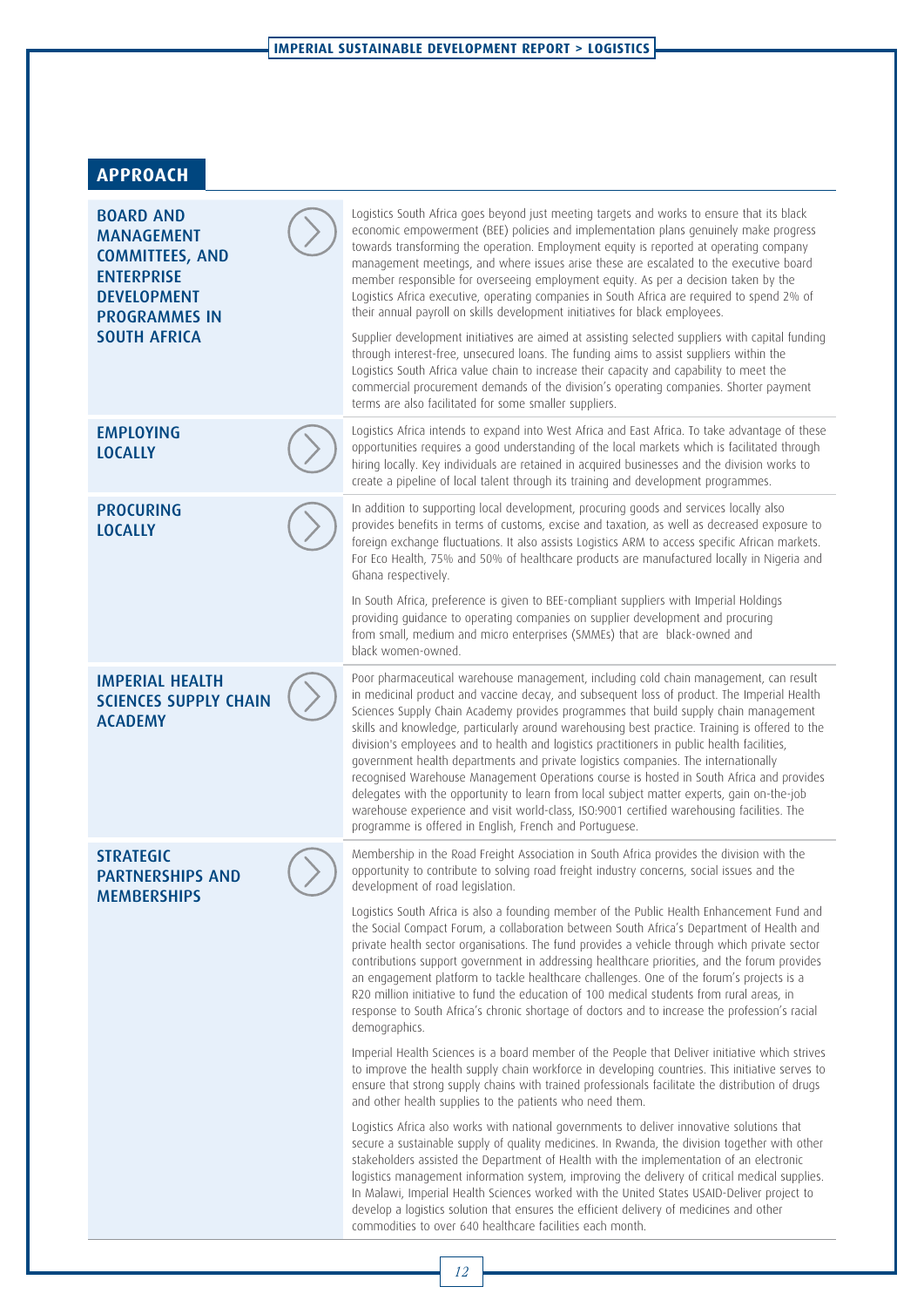#### Performance BEE performance in South Africa

Training and development is an important element of meeting the division's employment equity targets. Around 79% (2015: 64%) of the division's 2016 training spend in South Africa was allocated to black employees, meeting Logistic South Africa's target of 2% of annual payroll. A total of R478 800 was invested in training for employees with disabilities.

Logistics South Africa's most recent BEE certification was issued in November 2015, with renewal scheduled for November 2016. The division retained its Level 3 BEE rating and value-adding status which benefit its clients in terms of their own procurement scorecards. Full points were achieved for preferential procurement, enterprise development and socioeconomic development, with preferential procurement spend with 50% black and 30% black women-owned businesses almost double the target percentage.

For employment equity, Logistics South Africa achieved 54% of the target points and plans will be presented to the Logistics Africa board in July 2016 setting out what the division needs to do differently to improve this score. Areas of improvement remain black representation at middle and senior management levels, with a good pipeline of black managers at junior management level. The division's training and development programmes will assist the fast-tracking of black employees into more senior positions. At June 2016, Logistics South Africa had 2 858 black managers in its employ, more than

triple the number working for the group in 2008. In addition, women representation is growing in managerial positions that were previously male-dominated.

During the year, Logistics South Africa spent over R10 million on enterprise and supplier development with 25 black-owned businesses receiving contributions.

Some 76% of the division's enterprise development spend was allocated to the capital and operational expenditure requirements of the Unjani Clinics network, discussed in the demonstrating social value section on page 12. In addition, Logistics South Africa hosted 10 SMMEs at the annual Enterprise Development Expo in September 2015, enabling these businesses to showcase their products and services to potential customers.

Capital funding was provided to two SMME suppliers operating within the Tanker Services value chain during the year. An interest-free, unsecured loan to purchase a truck was provided to Retsohile Ma Afrika Trading (RMAT), a 100% black-owned and 30% black women-owned business in the petroleum wholesale and distribution industry. Tanker Services: Fuel & Gas also provides the business with back-office operational support ranging from finance and administration support to driver training, and health, safety, environmental and quality compliance. Following the loan, RMAT has created two full-time jobs.

Mario Koeberg & Sons also received an interest-free, unsecured loan for the purchase of two trucks which enabled the business to invest in new capital at preferential rates and terms. In operation since 2005, Mario Koeberg & Sons operates a fleet of 15 trucks and employs 23 people. Four jobs have been created through the financial assistance provided by Tanker Services: Food & Chemicals.

More information on our transformation progress in South Africa can be found on page 5 of the demonstrating social value section.

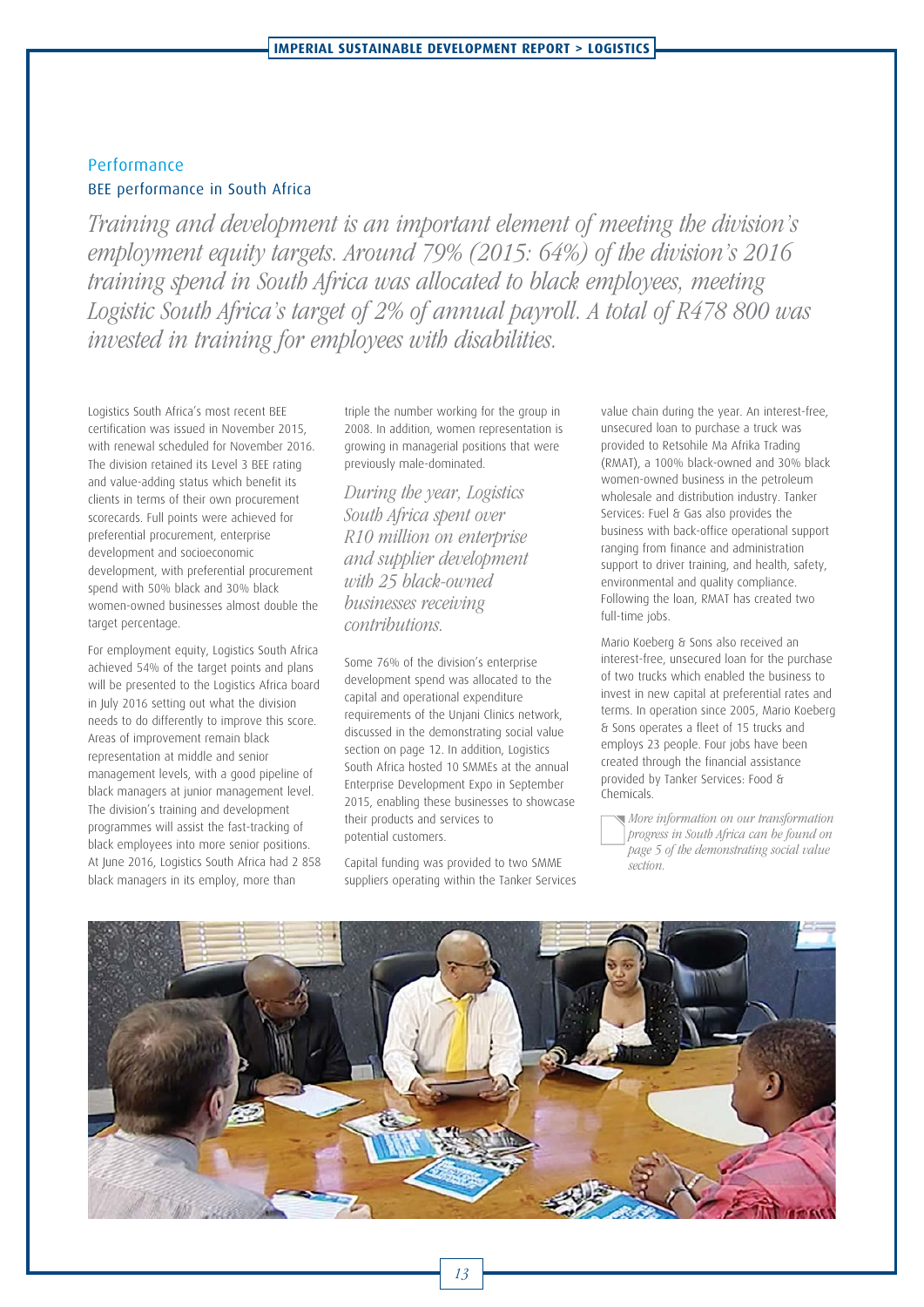#### Addressing healthcare concerns in Africa

The Imperial Health Sciences Supply Chain Academy trained 364 people during the 2016 financial year.

For the second consecutive year, Imperial Health Sciences was a main sponsor of the Africa Pharmaceutical Summit, a strategic industry event that brought together industry leaders, policymakers, regulators, academics, investors, scientists and patient representatives to tackle the most pressing

issues facing the development of the pharmaceutical industry in Africa. Logistics Africa, which delivers life-saving medicine to HIV/AIDS programmes in 30 African countries, was also a major sponsor of AIDS 2016. The international AIDS conference held in Durban, South Africa, provided a platform to advance efforts to treat and prevent HIV, share best practices, and develop new strategies and collaborations.

#### Looking ahead

It is anticipated that the Road Freight Sector Code, aligned to the Department of Trade and Industry's generic broad-based BEE Codes of Good Practice (dti Codes), will be gazetted in

early 2016. The tougher requirements will impact the division's preferential procurement status, and a drop in BEE rating to Level 5 is expected. Logistics South Africa aims to achieve a competitive Level 4 BEE recognition level under the new codes in 2017 and will actively target a Level 3 status by 2020. Black senior management is targeted to grow from 9% to 22% by 2020 and black women in senior management from 4% to 11%. The division expects to continue achieving maximum points for skills development, which requires that around 500 black people participate in learnerships, apprenticeships and internships each year.

# MINIMISING THE ENVIRONMENTAL FOOTPRINT

#### **APPROACH**

| <b>ENVIRONMENTAL</b><br><b>POLICY</b>                 | Environmental considerations are a growing feature of tender requirements. The division's<br>environmental policy sets out its commitments to reducing its environmental impact and<br>reinforces its obligations in terms of compliance with environmental legislation. For operating<br>companies where environmental impact is a key focus, environmental performance is the<br>responsibility of the managing director.                                                                                                                                                     |
|-------------------------------------------------------|---------------------------------------------------------------------------------------------------------------------------------------------------------------------------------------------------------------------------------------------------------------------------------------------------------------------------------------------------------------------------------------------------------------------------------------------------------------------------------------------------------------------------------------------------------------------------------|
| CARBON DIOXIDE (CO <sub>2</sub> )<br><b>EMISSIONS</b> | To remain competitive, the division must look for ways to reduce fuel consumption as this is a<br>major driver of logistics costs and contributor to potential emissions tax. Logistics Africa focuses<br>on vehicle utilisation, vehicle specification and driver ability as three components that can<br>reduce fuel usage and emissions. Logistics Africa purchases the highest Euro-rated vehicles<br>available, and all new vehicles are tested for their suitability and fuel consumption. Vehicle<br>service schedules and replacement policies are also in place.       |
|                                                       | Route optimisation software enables efficient fleet planning and optimal travelling distances,<br>reducing fuel usage and delivery times. It also eases road congestion and reduces the potential<br>for road traffic accidents. The execution of route planning is tightly managed to ensure that the<br>ideal route plans are carried out as precisely as possible.                                                                                                                                                                                                           |
| <b>ENERGY</b>                                         | Increasing electricity costs in South Africa, have necessitated in-house electricity metering at<br>top energy consuming sites. This allows for more accurate data on energy usage than that<br>provided by municipal estimates, and quicker responses in the way of savings initiatives.<br>Meters identify usage patterns and highlight areas with higher than expected energy<br>consumption levels. Energy saving initiatives range across the different operating companies<br>and include energy saving lighting systems, motion sensors and photovoltaic (solar) plants. |
| <b>WASTE MANAGEMENT</b>                               | Waste management is also a focus area, particularly in terms of spillages that can contaminate<br>water and soil.                                                                                                                                                                                                                                                                                                                                                                                                                                                               |
| <b>ENVIRONMENTAL</b><br><b>TRAINING</b>               | The division works with its drivers to produce optimum fuel efficiency from vehicles with<br>regular driver training programmes providing further support. Communication campaigns raise<br>awareness and promote behavioural change relating to other aspects such as electricity and<br>water saving, and waste management. Training on the environmental policy as part of site<br>level toolbox talks is being considered.                                                                                                                                                  |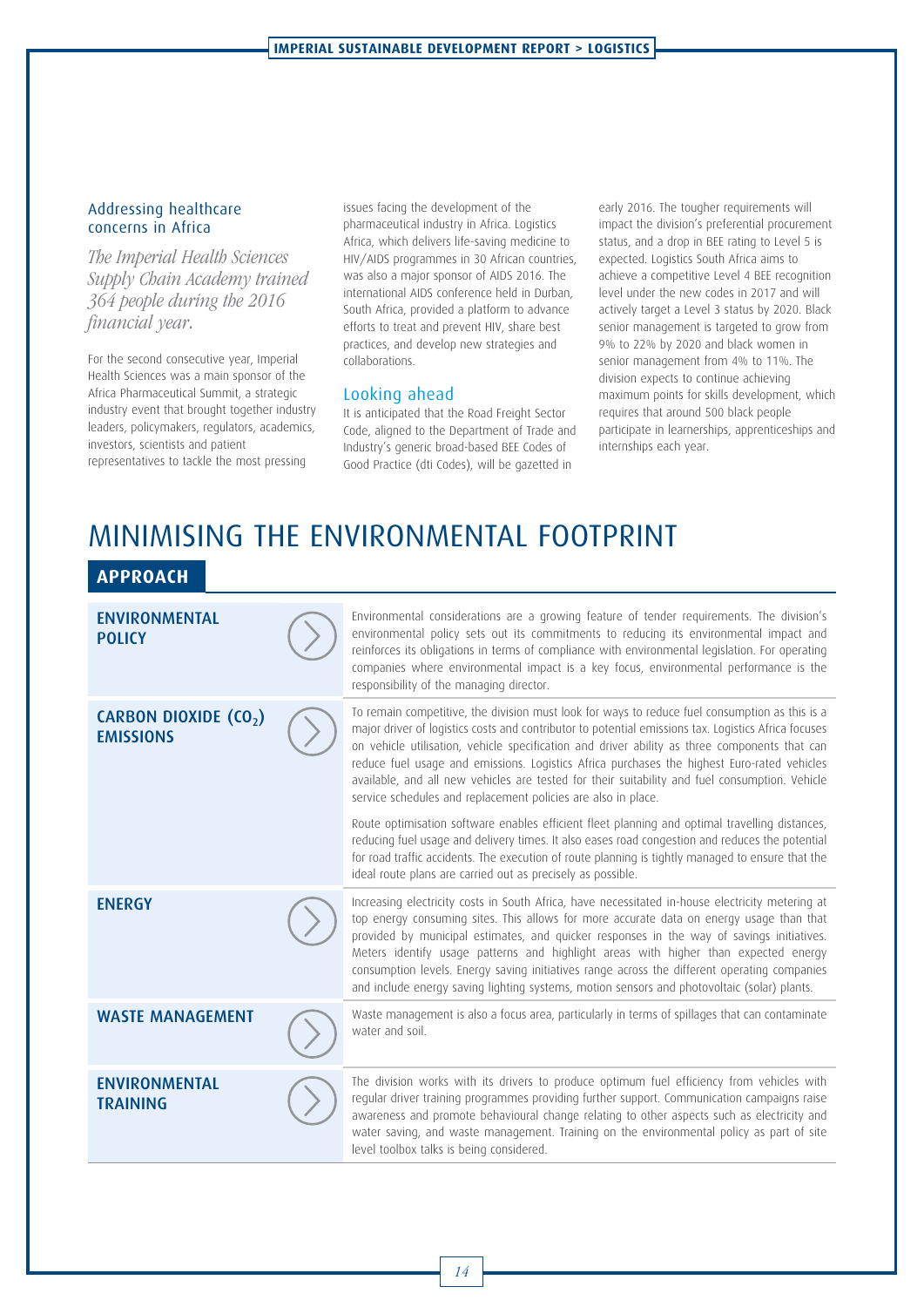#### Performance

#### South Africa

Imperial Fast 'n Fresh has piloted cryo-fridge units in the transportation of produce for Woolworths, one the largest retail chains in South Africa. Cryo-fridge units use liquid nitrogen as the primary coolant source instead of the conventional diesel operated unit. The technology also makes use of solar panels located on the roofs of trailers to charge the fridge batteries. The pilot was successful, reducing fuel consumption and noise levels. The division has one cryo-fridge unit currently in operation and plans are in place to roll out three more units.



 See the online case study titled 'reducing carbon emissions and noise pollution by utilising alternate transport refrigeration technology' for more information.

During the year, Goldfields Logistics implemented energy meters, a water recycling unit at the head office wash bay and an initiative where nitrogen is used to inflate tyres so that they operate at lower temperatures which enhances longevity. The business also replaced 25 obsolete vehicles with new fuel efficient vehicles, providing a 15% reduction in fuel usage across the fleet. Video conferencing facilities have also been introduced as an alternative to business travel.

In the reporting year, a number of operating companies invested in wastewater recycling units to facilitate the water requirements of their wash bays. This reduces the demand on municipal water supplies and the amount of effluent being discharged into sewers.

#### African regional markets

In Kenya, Imperial Health Sciences consolidated four separate warehouses into a newly built facility during the year. The facility has a number of resource-efficient implementations including light emitting diodes (LED) lighting systems, solar heating, thermo-shield coating on the roof, energy efficient air-conditioning systems and a photovoltaic solar system.

Imres is a Netherlands-based wholesaler of medical supplies with a strong presence in Africa. It is investigating the feasibility of building a warehouse in Dubai to facilitate the delivery of orders from a supplier in India to clients in Africa. This will negate the need to route shipments through the Netherlands, reducing freight and fuel costs, as well as emissions through reduced shipping kilometres. In addition, clients in Africa will receive their orders earlier, and medicines and aid will be delivered sooner to locations where they are needed.

### ENVIRONMENTAL

| PERFORMANCE                            | 2016    | 2015    | 2014    |
|----------------------------------------|---------|---------|---------|
| ENERGY                                 |         |         |         |
| Road fuel usage (kilolitres)           | 177 722 | 200 514 | 207 677 |
| Non-road fuel usage (kilolitres)       | 1 1 4 5 | 1 2 5 2 | 1 3 4 5 |
| Purchased electricity (megawatt hours) | 79 989  | 79 644  | 77 268  |
| <b>WATFR</b>                           |         |         |         |
| Water purchased from municipalities    |         |         |         |
| (kilolitres)                           | 679 727 | 680 215 | 672 926 |
| <b>EMISSIONS</b>                       |         |         |         |
| Scope 1 emissions (tonnes of $CO2$ )   | 482 125 | 546 415 | 578 765 |
| Scope 2 emissions (tonnes of $CO2$ )   | 79 272  | 77 611  | 81842   |
| ENVIRONMENTAL INCIDENTS                |         |         |         |
| Number of environmental incidents      | 57      | 80      | 104     |